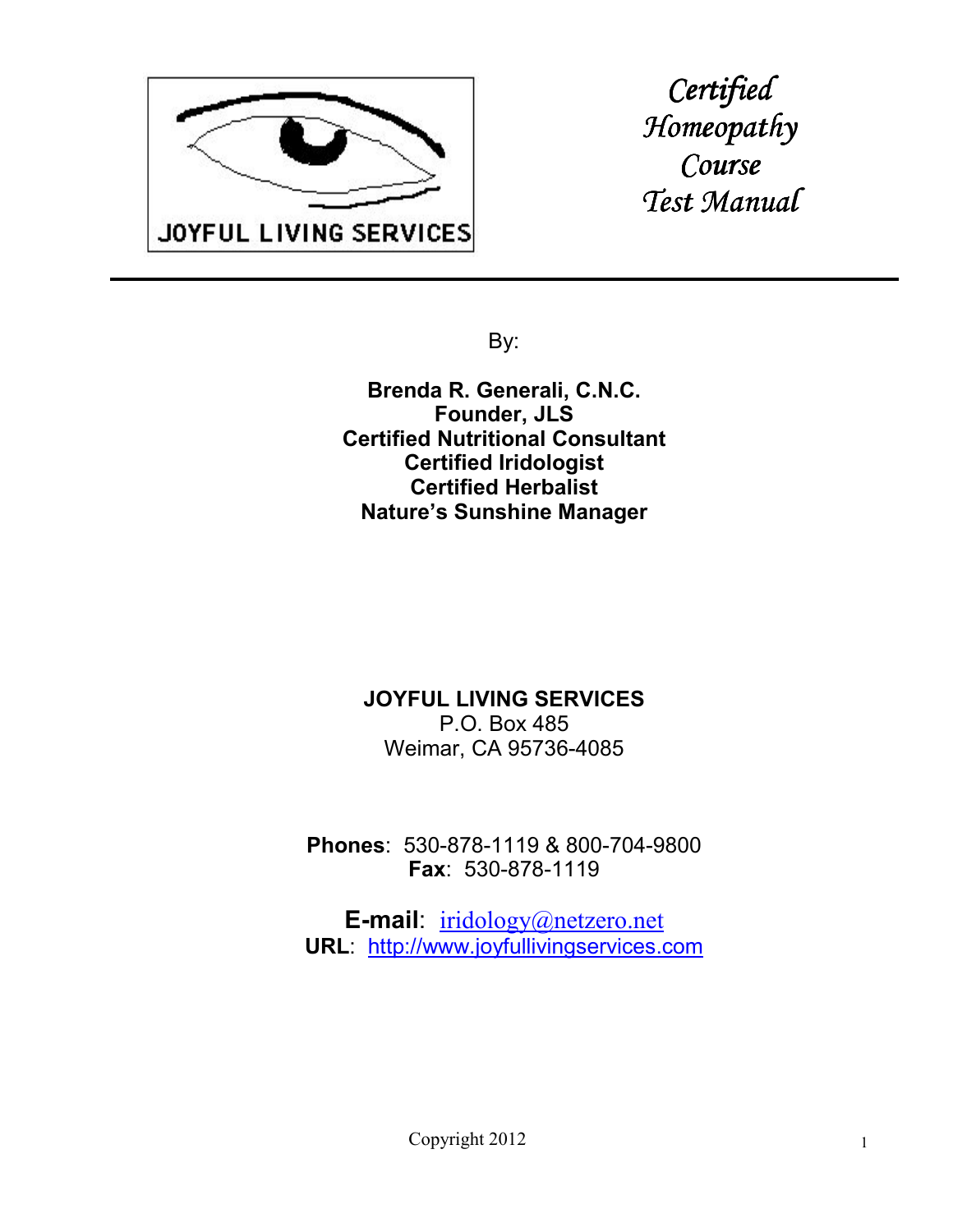

|                                                                                                                                                                                                                                                                                                             |                                                                                               | Degree<br><b>Initials</b><br>if any: $\frac{1}{\sqrt{1-\frac{1}{2}}\cdot\sqrt{1-\frac{1}{2}}\cdot\sqrt{1-\frac{1}{2}}\cdot\sqrt{1-\frac{1}{2}}\cdot\sqrt{1-\frac{1}{2}}\cdot\sqrt{1-\frac{1}{2}}\cdot\sqrt{1-\frac{1}{2}}\cdot\sqrt{1-\frac{1}{2}}\cdot\sqrt{1-\frac{1}{2}}\cdot\sqrt{1-\frac{1}{2}}\cdot\sqrt{1-\frac{1}{2}}\cdot\sqrt{1-\frac{1}{2}}\cdot\sqrt{1-\frac{1}{2}}\cdot\sqrt{1-\frac{1}{2}}\cdot\sqrt{1-\frac{1}{2}}\cdot\sqrt{1-\frac{1}{2}}\$ |  |
|-------------------------------------------------------------------------------------------------------------------------------------------------------------------------------------------------------------------------------------------------------------------------------------------------------------|-----------------------------------------------------------------------------------------------|--------------------------------------------------------------------------------------------------------------------------------------------------------------------------------------------------------------------------------------------------------------------------------------------------------------------------------------------------------------------------------------------------------------------------------------------------------------|--|
|                                                                                                                                                                                                                                                                                                             |                                                                                               |                                                                                                                                                                                                                                                                                                                                                                                                                                                              |  |
|                                                                                                                                                                                                                                                                                                             |                                                                                               |                                                                                                                                                                                                                                                                                                                                                                                                                                                              |  |
| Phone Number() E-mail: E-mail:                                                                                                                                                                                                                                                                              |                                                                                               |                                                                                                                                                                                                                                                                                                                                                                                                                                                              |  |
| Registration Number: _______________________ to be assigned by the examiner and filled in at<br>Joyful Living Services.                                                                                                                                                                                     | *SWORN NOTARIZED STATEMENT*<br>Required for certification by<br><b>Joyful Living Services</b> |                                                                                                                                                                                                                                                                                                                                                                                                                                                              |  |
| I hereby make oath and say that the answers to all questions in the test were provided<br>by me without direct assistance from any second party, and that all research involved in the<br>Certification process are my exclusive work and not that of any second party.<br>Sign below in Notary's presence: |                                                                                               | <b>Notary Stamp Here</b>                                                                                                                                                                                                                                                                                                                                                                                                                                     |  |
| NOTARIZED: Subscribed and Sworn before<br>me this _______ day of ________ 20 _____<br>My commission expires: ________ 20 _____                                                                                                                                                                              |                                                                                               |                                                                                                                                                                                                                                                                                                                                                                                                                                                              |  |
| <b>NOTARY PUBLIC</b>                                                                                                                                                                                                                                                                                        |                                                                                               |                                                                                                                                                                                                                                                                                                                                                                                                                                                              |  |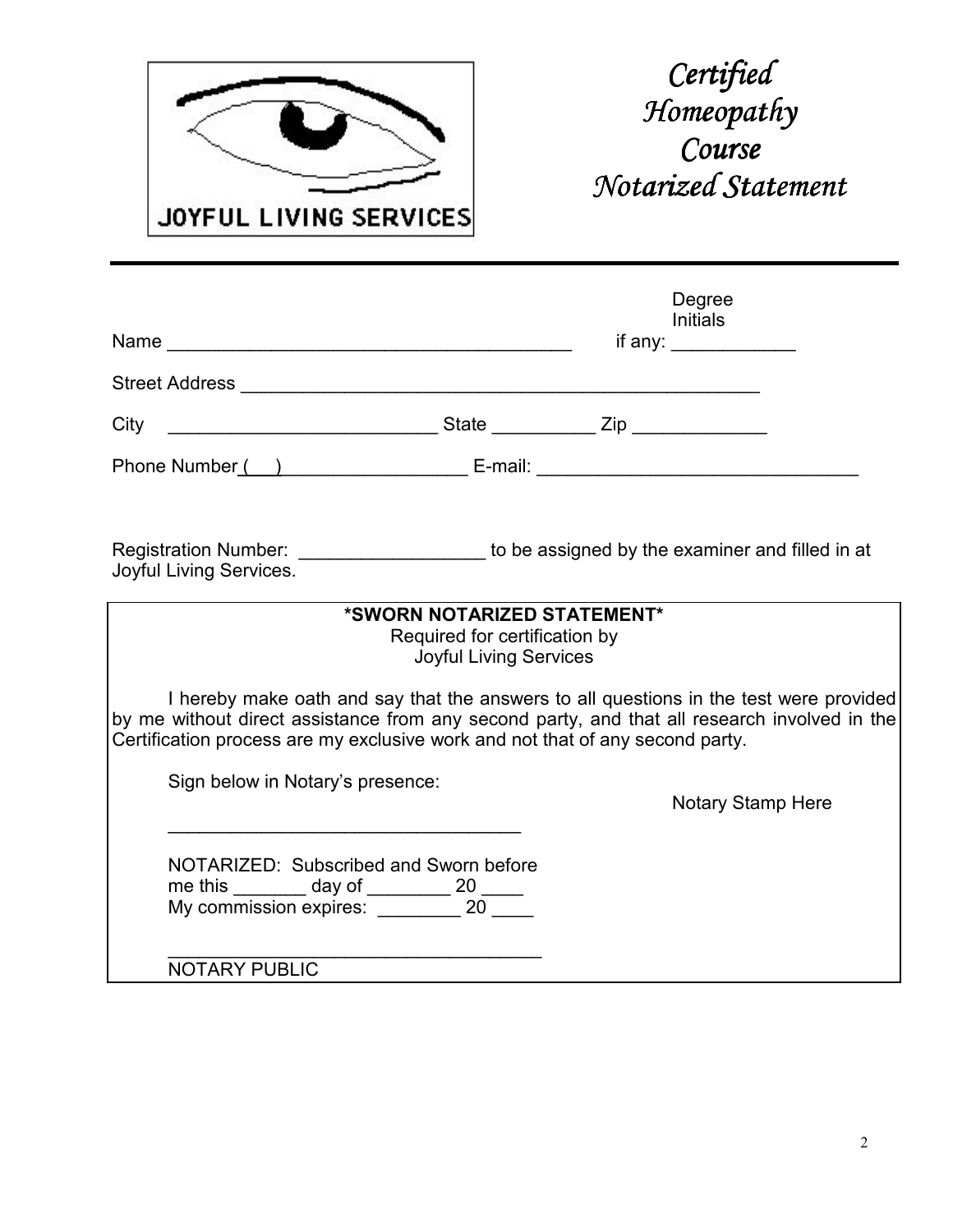## **CERTIFIED HOMEOPATHY COURSE - FINAL EXAM**

Congratulations on completing the Certified Homeopathy Course through JLS. Be sure to confirm that you have submitted all your homework and that it has all been received. In order to receive your certificate you need to submit all homework sessions and you need to pass this test at 80%. The homework sessions are checked and graded but do not weigh heavily on the certification process. It's therefore very important that you spend the necessary time to answer the questions below as accurately as possible so you can pass this test the first time. If for some reason you do not pass this test the first time, you will be asked to take a follow-up test and there will be an additional fee.

This test will require some research on your part via the internet and possibly your local library. You are free to use our site at http://www.joyfullivingservices.com for help.

Once you have passed this test you will receive a certificate with your name on it. Be sure to fill in your name above EXACTLY as you want it listed on your certificate. If you want initials listed after your name on your certificate, be sure to write them in.

Please be sure to fill out the information above, complete the test and mail it back to us at JLS, P.O. Box 485, Weimar, CA, 95736-4085, USA.

#### **PLEASE ALLOW 2-3 WEEKS ONCE YOU HAVE SENT IN YOUR FINAL EXAM TO RECEIVE YOUR CERTIFICATE.**

- 1. Please describe in 300 words or less what homeopathy is, how it works, and why you would want to use it in your practice.
- 2. Please see a new client and take their history. Use whatever form of analysis you normally use with your clients to determine what they need. Go to the REPERTORY by Oscar E. BOERICKE, M.D. and determine which areas need assistance and which remedies are needed. Write a report about your client's life, history, symptoms, and areas of concern in their body. List the areas along with the remedies you have chosen and why. This report needs to have as much detail as possible and should be no less than 3 pages long. Be sure to list the forms of analysis you used and what you determined through those analyses.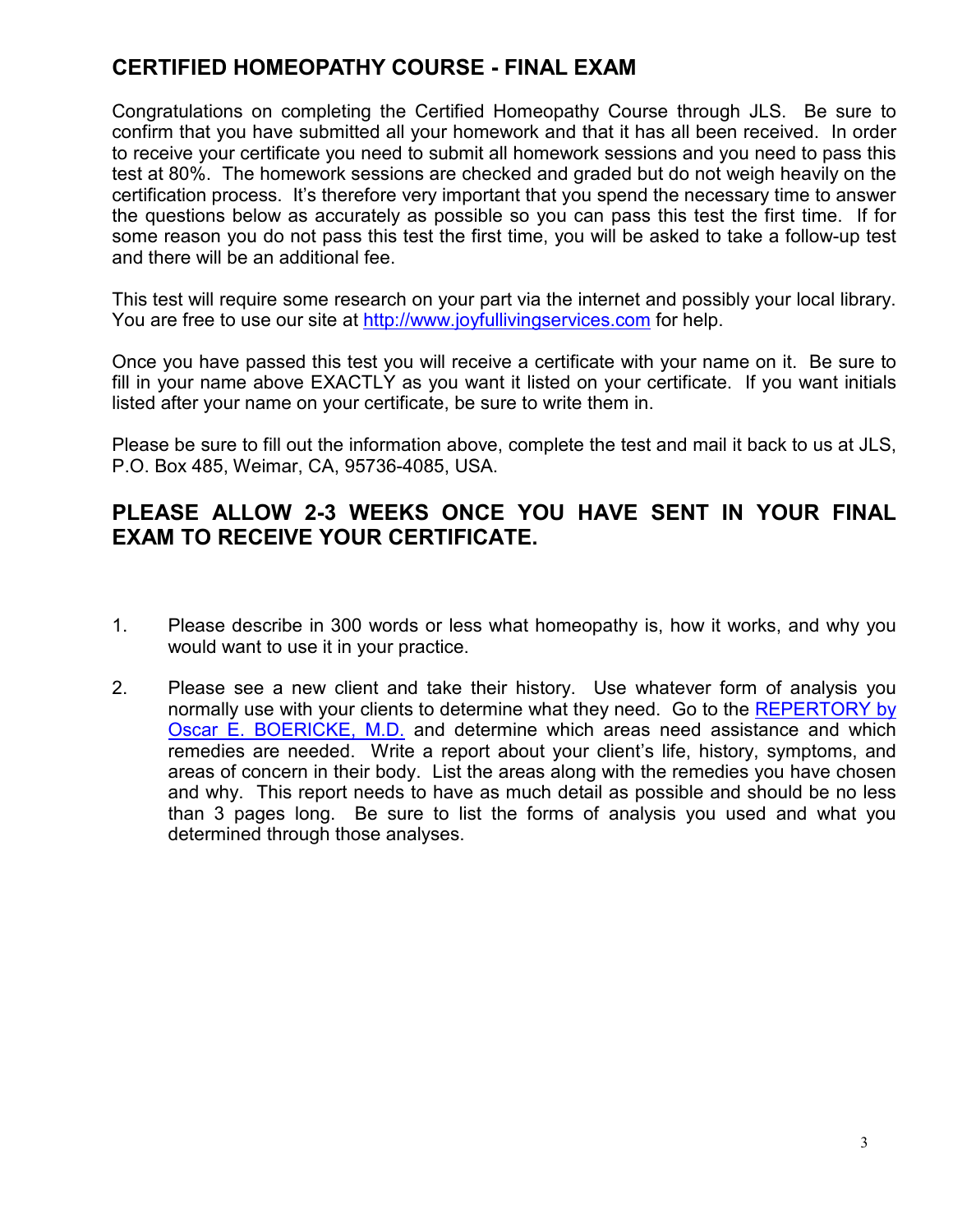| Name: |  |  |  |  |
|-------|--|--|--|--|
|       |  |  |  |  |

### **Class Evaluation:**

Please evaluate the Homeopathy Course Below:

- a. Did the course meet your expectations? If not, please explain:
- b. What did you like best about the course?
- c. What did you like least about the course?
- d. How would you improve the course?
- e. Would you take the course again knowing what you know now about it?
- f. Would you refer others to take this course? If not, please explain: